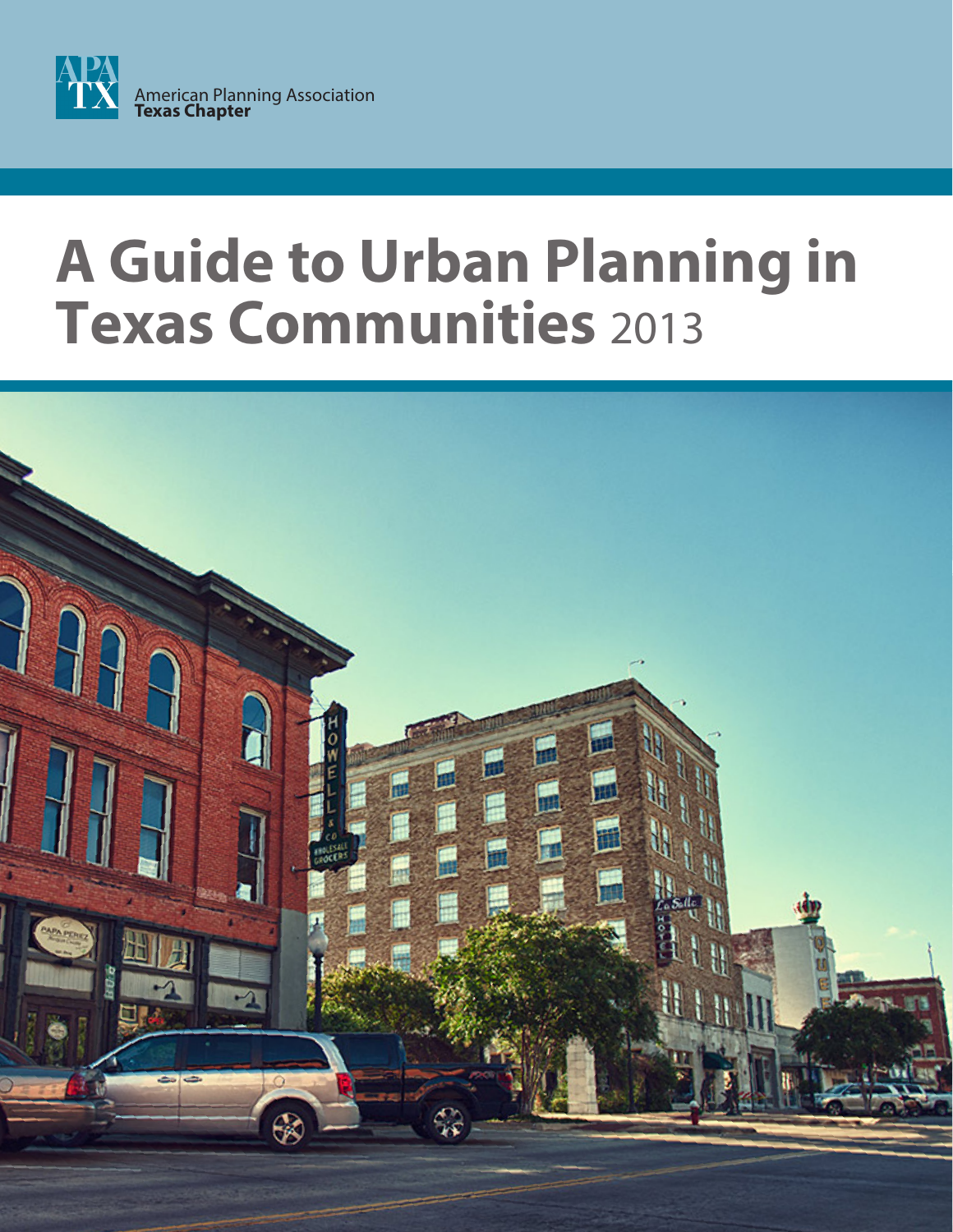

## **Preface**

The Texas APA Short Course for Planning Commissioners and Local Officials is one of the oldest continuing annual Chapter training programs. The idea for the Short Course was brought to Texas from California by Bob Cornish, a Texas A&M University planning professor. Cornish chaired the first task force assigned to implement the program, and William Telford, a San Antonio consultant, served as Coordinator. A faculty of nine was gathered and the first Short Course was held November 21, 1971. Seven general sessions were held, concluding with five concurrent sessions.

From 1971 to 1998 the Short Course was administered by the Education Foundation. Since 1998 the program has been supported by the Chapter's Board of Directors and implemented by the Chapter's Executive Administrator. The training program has grown over the years to include a basic track for newly appointed commission members and an advance track with more specialized topics. The program has been renamed "Planning 101". Regional training workshops have been held since 1998 in various locations throughout the State in partnership with the Texas Association of Regional Councils in addition to the Chapter's annual conference. These regional workshops provide commissioners and planners an opportunity to attend training sessions closer to home.

The Guidebook is an outgrowth of the Short Course and includes a series of articles written by professional planners in the Texas Chapter. The information provides an opportunity for the reader to become more aware of the issues that Commissioners and elected officials face in carrying out their official duties as their community develops, and a resource to study. The authors are identified so that information can be shared and questions answered.

Previous page: Downtown Bryan, TX

Image by win.s. on Flickr and reproduced under Creative Commons 2.0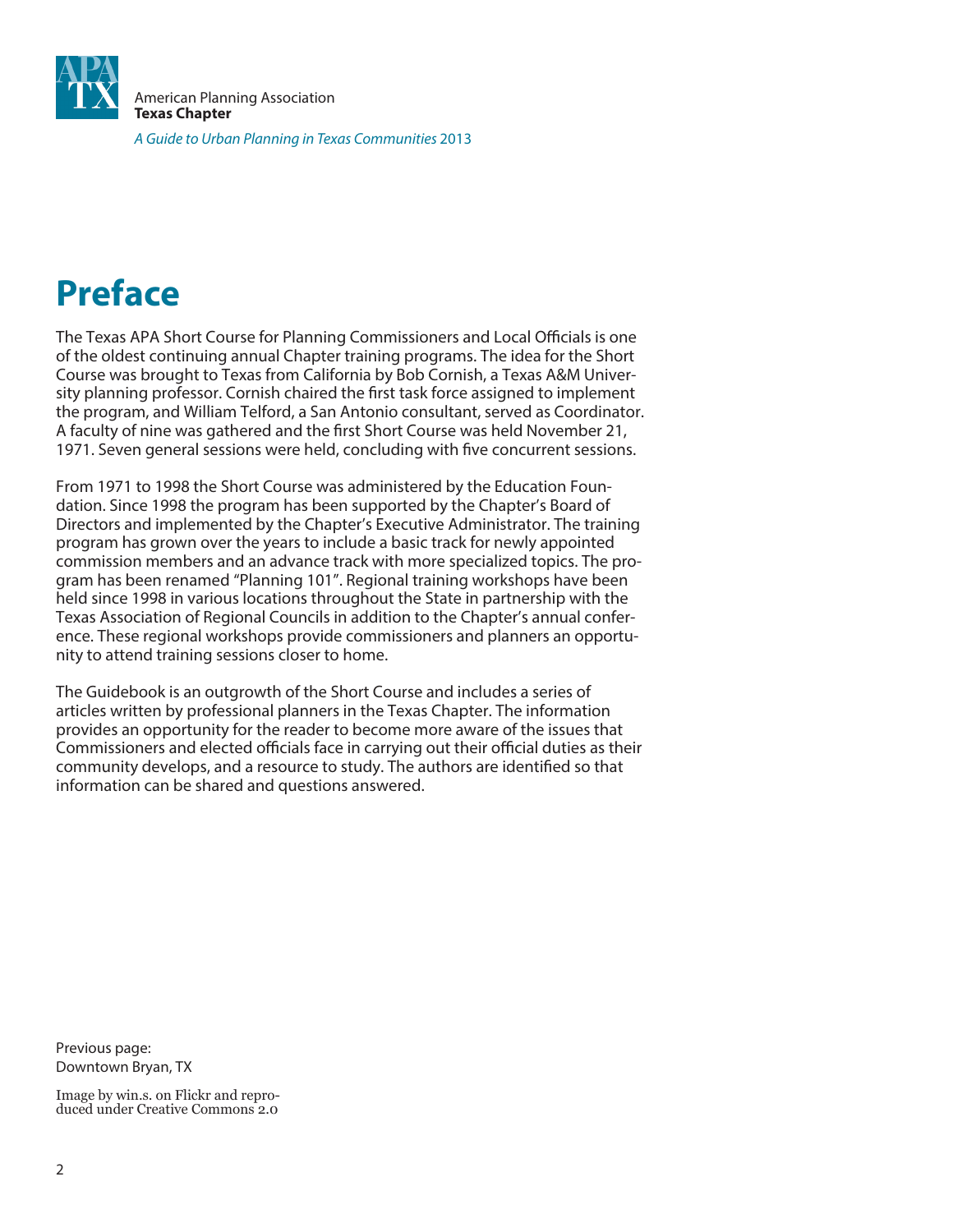

## **Table of Contents**

**Posted Chapters--October 2013**

**Chapter 1 Planning and Development Regulations 5** David Gattis, FAICP, CFM

**Chapter 2 Ethics and the Planning Commissioner 27** Carol Barrett, FAICP

**Chapter 3 Introduction to Subdivision Controls 77** Craig Farmer, FAICP William S. Dahlstrom, AICP, Esq.

**Chapter 4 Zoning Regulations in Texas 137** William Dahlstrom, JD, AICP

**Chapter 5 Annexation and the ETJ 159** Ben Luckens, AICP

**Upcoming Chapters**

**Role of Appointed and Elected Officials Meeting Procedures and Liability Issues Sustainability Planning Water Planning in Times of Drought and Plenty Limits of Land Use Regulation in Texas Funding Infrastructure—The Local-Pay-up-to-the-State Model Economic Development Tools and Planning Consensus Building and Dispute Resolution Form Based and Hybrid Codes Community Planning Efforts**